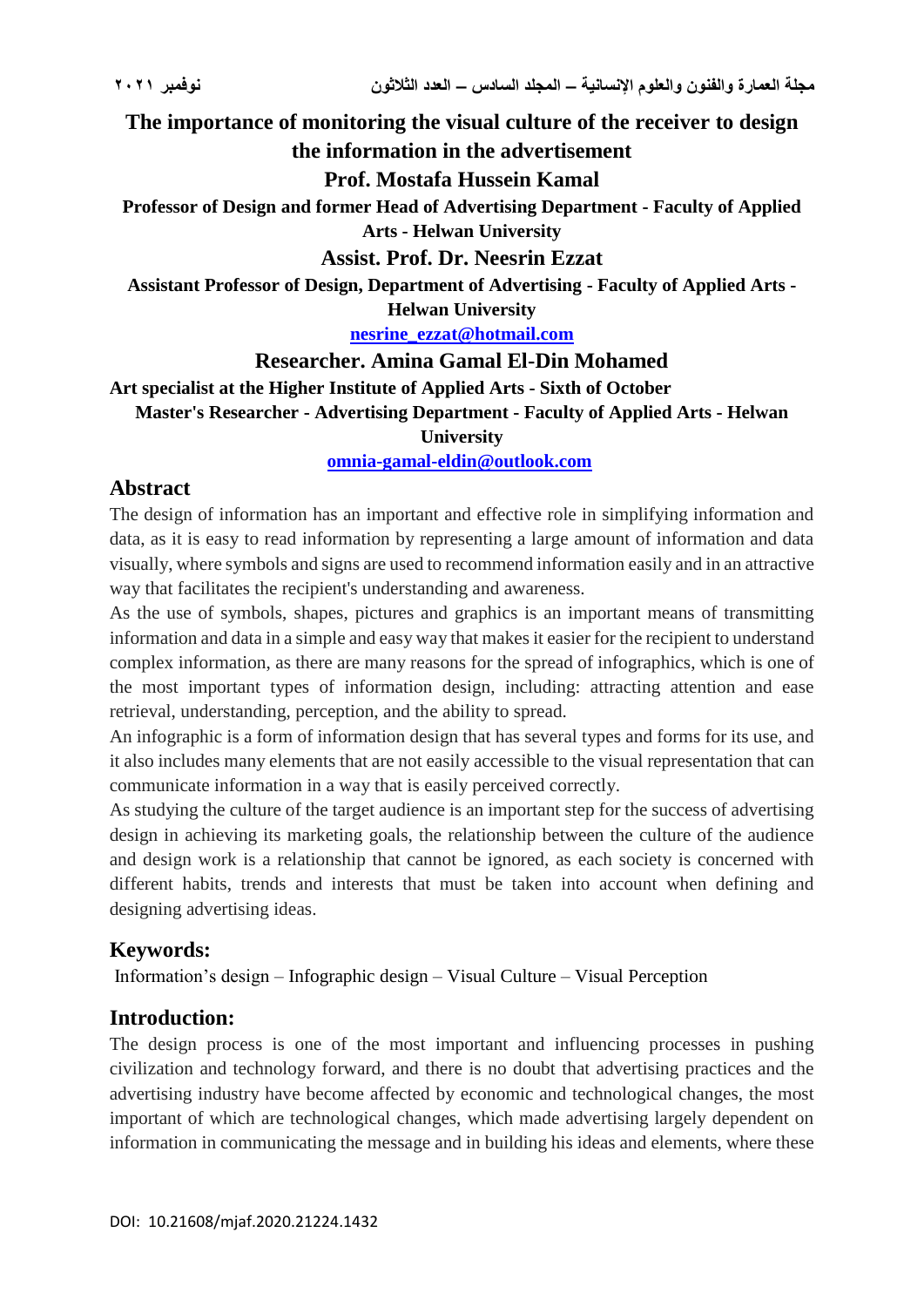messages contain clear information that is transmitted to us through various means of communication.

The importance of the role that the advertisement can play as a visual communication activity is not only to deliver the message and achieve the goals of the advertiser, but to form strong forces capable of changing and shaping the awareness and culture of the recipients, where visual perception is one of the pillars of the visual culture, so it is possible through what the advertisement offers from communication messages with connotations, meanings and symbols that express ideas and concepts through visual information to attract recipients towards the communicative content and achieve the advertiser's goals and be a tool to promote and raise the culture and taste of the recipient through the mental and emotional processes through which he passes from understanding and interpreting communication messages.

Where visual culture comes as an integrated system of symbols, shapes, relationships and contents bearing the experiences of civilizational people, which contribute to making and creating new things in the field of visual aesthetics and bear the philosophy, nature and aspirations of society, as an important system in artistic behavior and addition to the field of general knowledge, the symbols and visual perceptions that exist in the advertisement are not received by the recipient without prior knowledge of them, but rather is a knowledge information consisting of the elements surrounding us and is the balance of experiences and accumulations of society.

## **Research problem:**

### **Search questions:**

- What are the features of good information design?
- Does the information design fit the culture of the target audience visually?
- Does a good and appropriate information design for the target audience culture affect the speed and assimilation of the recipient of the advertising message?

### **Research aims:**

### **The research aims to:**

- Take advantage of the visual culture of the intended recipient in the design of information.
- Study the features of good information design.
- Study how the intended recipient can perceive the advertisement by employing information design elements in it.

#### **Research importance:**

The importance of the research lies in benefiting from the role of the visual culture of the intended recipient in the design of information in advertising, and the study of the visual culture and the factors affecting the recipient's awareness of the design of information in the advertisement which helps the success of the advertisement.

#### **Research hypotheses:**

The research assumes that information design may contribute and help in clarifying and achieving successful visual representation of information and data in an easy and attractive way, and formulating the advertising message in an interesting and attractive way. The information design also affects the recipient's visual perception of information and data in the advertisement.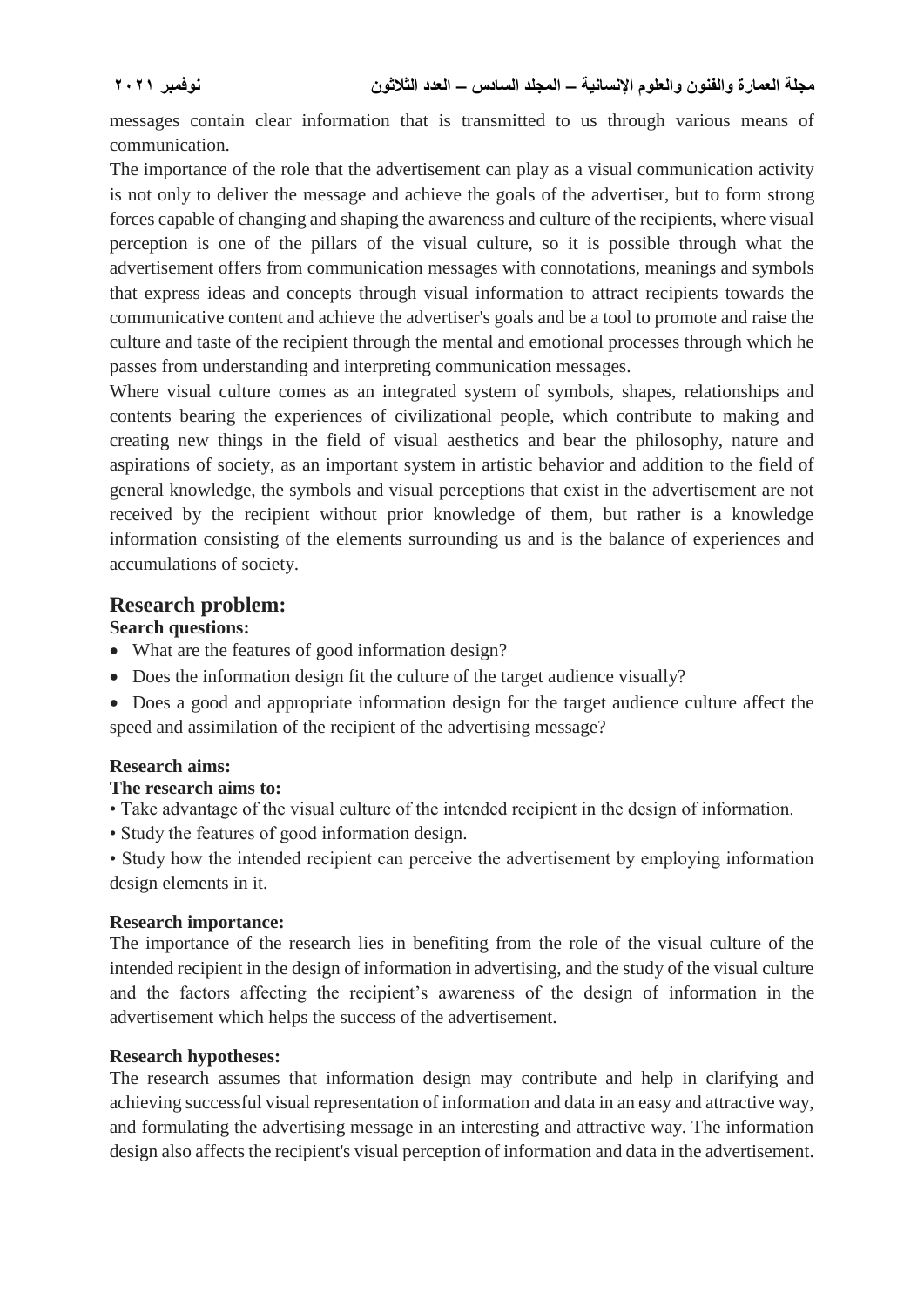#### **Research Methodology:**

The research relies on the descriptive analytical method through some advertisements that rely on designing information visually in the light of the theoretical and analytical framework visually in an attempt to verify the hypotheses of the research.

# **Theoretical Framework:**

## **Information design concept:**

Information design is the display of information in a way that facilitates the methods of absorbing and receiving it, through presenting information in an attractive and artistic manner effectively, as designing information includes the overall processes for developing a successful visual design, which is the way in which information is displayed on printed pages or on the screen included: layout, Typography, color, etc.

It is an organized method that aims to meet the information needs through the receivers concerned with information design, which includes analyzing information, planning, displaying and understanding the message content, language and form. The information must be well designed to achieve the required comfort, as well as the requirements of the subject of the design itself.

### **The concept of visual culture:**

The visual culture is defined as the active reconstruction and organization of previous visual experiences with the visual information entered to obtain the significance, and it is also known as the ability to search and evaluate the visual information sent through the visual media.

The visual culture is an important part of the general cultural fabric of the individual, enabling him to understand the dimensions and aspects of the culture, as it represents the stock of the visual and behavioral experience of the individual and it differs from one person to another. Which he offers or produces to express his concepts and ideas.

### **The relationship between visual culture and information design:**

The visual culture is related to the visual events through which the recipient of the advertisement searches for information and meanings to enhance the visual vision state and add new cultures related to the image production processes, the recipient operations and the cultural reception thereof.

Where information design contributes to advertising to raise the level of visual culture, through what it holds of contents and data, and here the level of reception and culture can rise strongly as the possibility of raising the awareness of the recipient, the design elements of the campaign with all the symbols, suggestions, and indications that enter the emotional sense of society and interfere in the formation of mental and intellectual and cultural attitudes.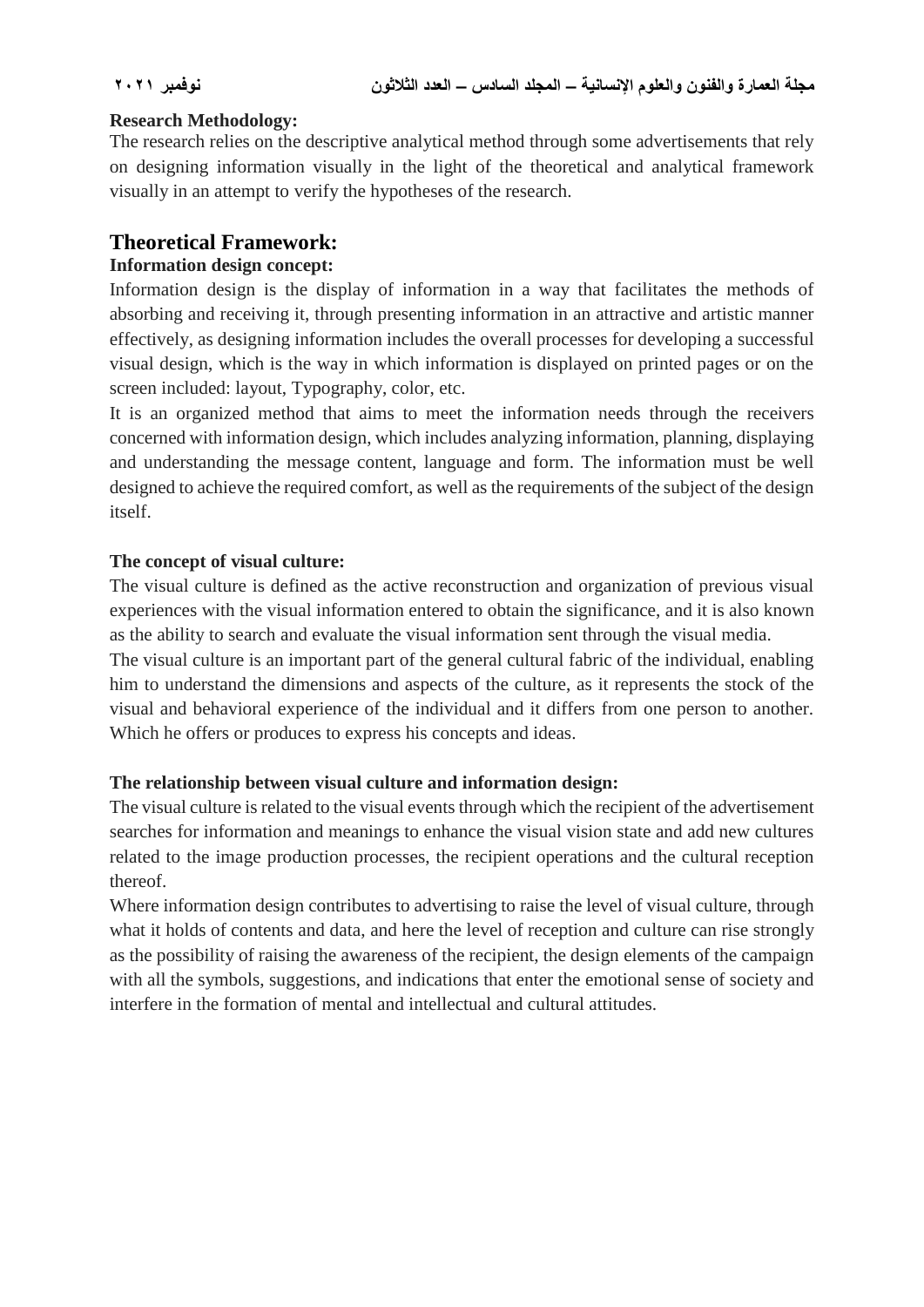

**Fig (1) A template for an advertising campaign that depends on its information Design**

An advertising campaign for LOREAL Cosmetics Company, where the designer designed the information in an easy, simple and clear way in order to facilitate the recipient's understanding and realization of the goal of the advertisement easily and quickly as he used statistical infographic to raise awareness of the need for women to work and integrate them in the labor market and that have a major role in improving work and increasing production.

## **The effectiveness of information design in enriching the visual culture of the recipient:**

Information design has a large and effective role in achieving the culture of the recipient and upgrading it, as the recipient begins with feeling, then thinking, meditation, realizing relationships, acquiring knowledge, interpreting information and visual data, revealing the purpose of the advertisement, and realizing what surrounds it and then restoring stored past experience in understanding what it receives, it is through this that information design is a means and a field to advance the individual's visual culture.

Whereas, the design of information in all its forms and types enriches and contributes to raising the recipient's visual culture and achieves his cultural purpose that he seeks. The advertisement, through what it holds of contents and information, enables the level of reception, awareness and culture to rise strongly, with all that the advertisement carries from Visual information in the form of images, shapes, and symbols according to the intended recipient's culture and experience. It breaks into the emotional sense of the recipient and interferes with mental formation and intellectual and cultural orientations, and thus the recipient can reflect what he gained from life in realizing this information, thereby improving his visual culture.

# **The role of visual culture in perceiving visual information:**

The knowledge of the individual depends on the concept of culture, where knowledge is an introduction to the components acquired in culture through interaction with the newly developed data.

Visual culture has an important role in the process of perception, as culture consists of a set of situations and events that a person lives at a particular moment in his life, whether it is experiences or situations, so that it is required to have affected his behavior and personality,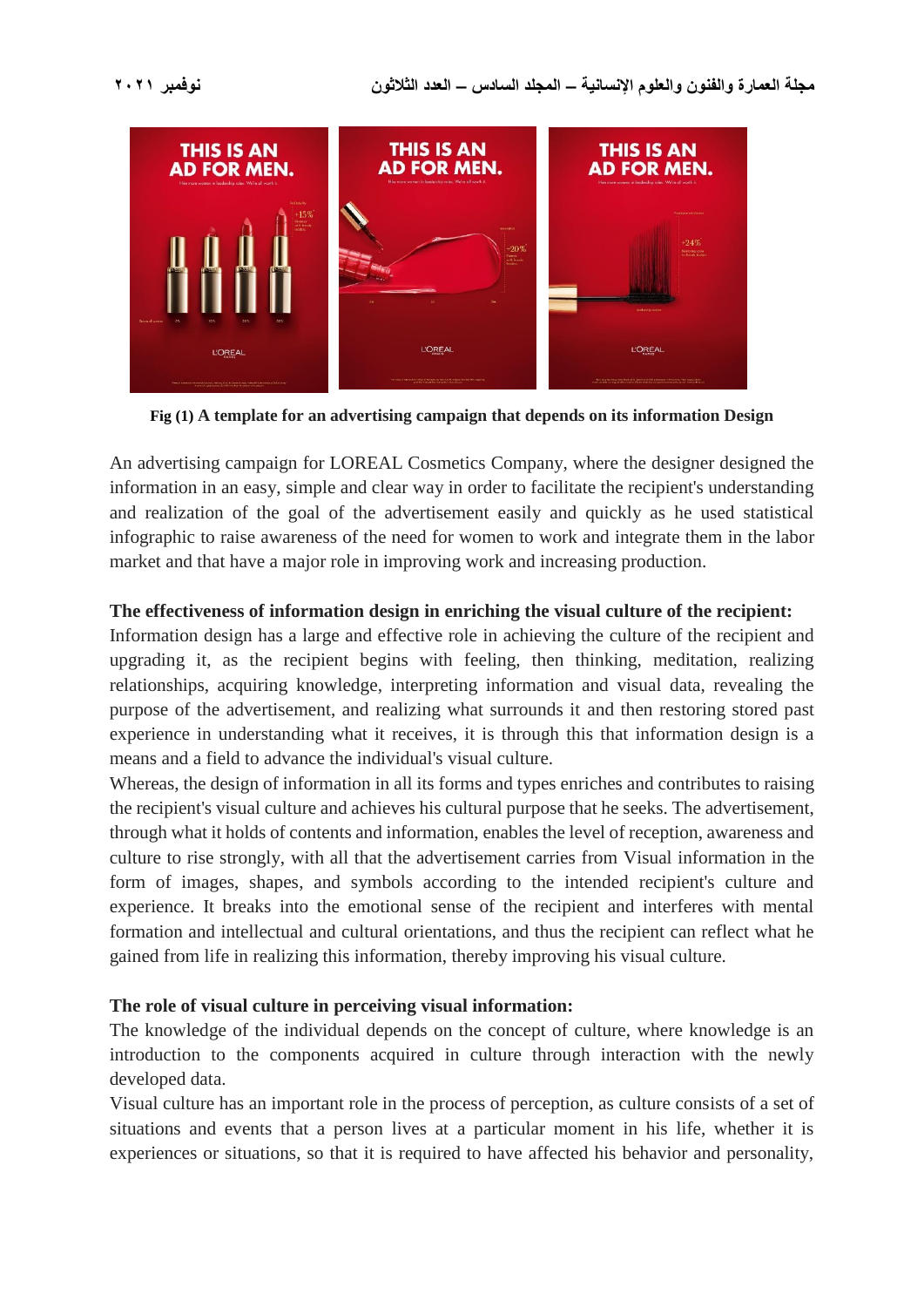when the individual is exposed to seeing new things, he tries to explain them. By comparing it with what is known to him through his previous visual culture until he gets to know it.

From this, the visual culture of the individual is very important in understanding and interpreting all that is being exposed to him.

Understanding the individual and receiving information is the result of his interpretation of the event through the mental image that was formed as a result of culture.

Culture is an unstable circumstance, but it is renewed and novel by renewing attitudes and events, and it includes action and positive activity on the part of the individual in successive situations, and therefore can be viewed from the perspective of this interaction as a group of mental and emotional phenomena as perceived by the individual at a particular moment.



**Fig (2) A template for an advertising campaign that depends on its design for designing information visually**

An advertising campaign for the Romantics juices product, in which the designer designed the information in an easy, simple and clear way in order to facilitate the recipient's understanding and realization of the goal of the advertisement easily and quickly as he used statistical infographic to identify the intended recipients with the components of the juice and the types of fruit used in it, and define them with a percentage and the amount of each type of fruit in the juice and confirmation to the recipient that the juice consists of natural fruit only.

# **The research results :**

1-Information design helps to clarify and achieve successful visual representation of information and data in an easy and interesting way.

2- The information design contributes to drafting the advertising message and presenting it in an attractive and interesting way for the recipient.

3- The information design also affects the recipient's visual awareness of the information and data in the advertisement.

4- Taking into account the visual culture of the target recipient when designing the information to achieve the desired goal of the advertising message quickly and easily.